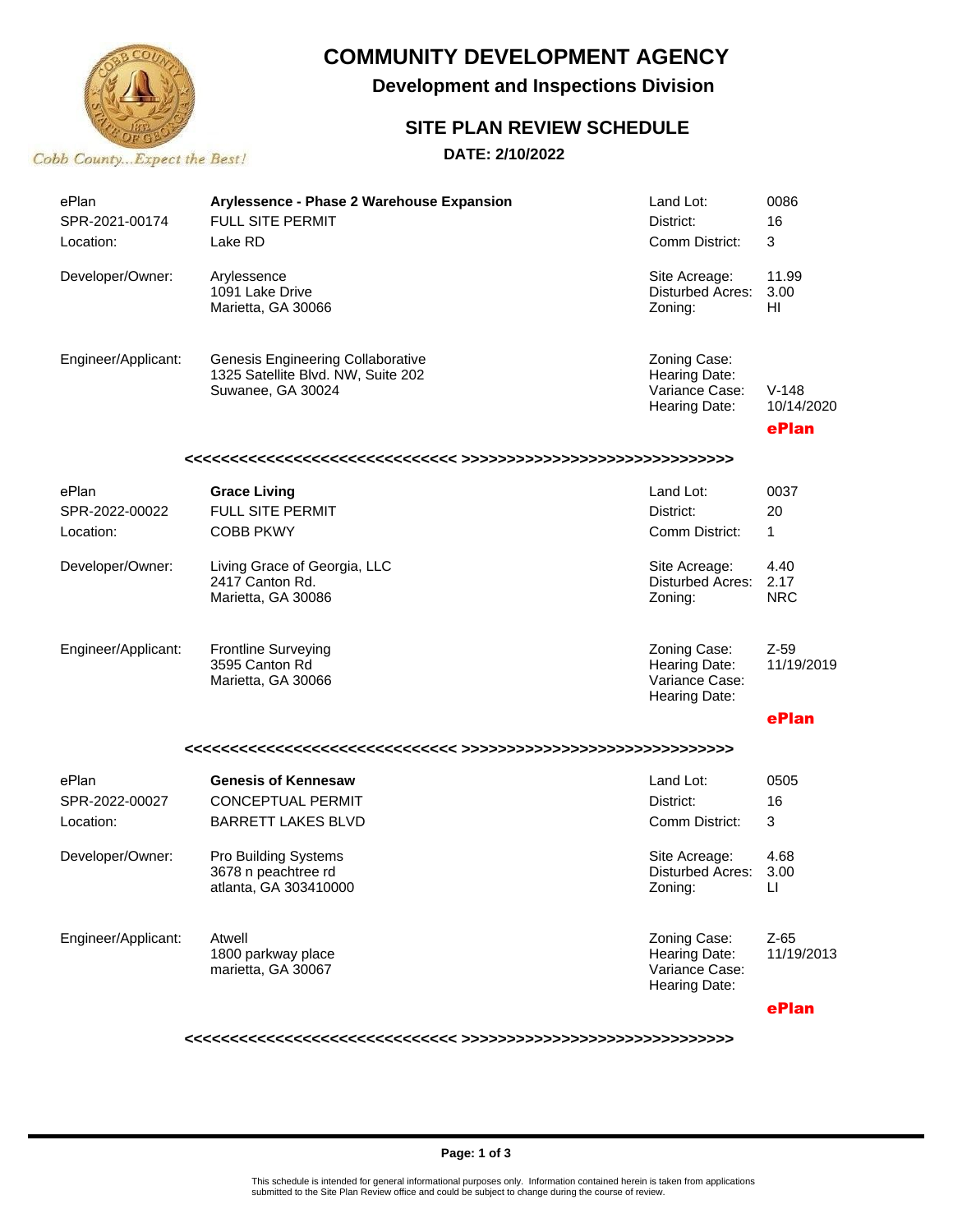

### **COMMUNITY DEVELOPMENT AGENCY**

**Development and Inspections Division**

#### **SITE PLAN REVIEW SCHEDULE**

**DATE: 2/10/2022**

| ePlan               | <b>Camp Timber Ridge</b>                                                                 | Land Lot:                                                        | 0324                                   |  |  |  |  |
|---------------------|------------------------------------------------------------------------------------------|------------------------------------------------------------------|----------------------------------------|--|--|--|--|
| SPR-2022-00034      | <b>FULL SITE PERMIT</b>                                                                  | District:                                                        | 17                                     |  |  |  |  |
| Location:           | <b>ALLEN RD</b>                                                                          | Comm District:                                                   | 4                                      |  |  |  |  |
| Developer/Owner:    | Amana Academy Charter School<br>285 South Main Street<br>Alpharetta, GA 30009            | Site Acreage:<br><b>Disturbed Acres:</b><br>Zoning:              | 209.00<br>3.00<br>$R-20$               |  |  |  |  |
| Engineer/Applicant: | Dovetail Civil Design, Inc.<br>3651 Mars Hill Road, Ste 1800<br>Watkinsville, GA 30677   | Zoning Case:<br>Hearing Date:<br>Variance Case:<br>Hearing Date: | SLUP-16<br>12/18/2007                  |  |  |  |  |
|                     |                                                                                          |                                                                  | ePlan                                  |  |  |  |  |
|                     |                                                                                          |                                                                  |                                        |  |  |  |  |
| ePlan               | <b>Pitner Road Development</b>                                                           | Land Lot:                                                        | 0153                                   |  |  |  |  |
| SPR-2022-00036      | <b>CONCEPTUAL PERMIT</b>                                                                 | District:                                                        | 20                                     |  |  |  |  |
| Location:           | PITNER RD                                                                                | Comm District:                                                   | $\mathbf{1}$                           |  |  |  |  |
| Developer/Owner:    | <b>Reflection Luxury Homes</b><br>4514 Chamblee Dunwoody Road #274<br>Dunwoody, GA 30338 | Site Acreage:<br><b>Disturbed Acres:</b><br>Zoning:              | 29.91<br>27.93<br><b>PRD, R-30, RR</b> |  |  |  |  |
| Engineer/Applicant: | Key Engineering Solutions US, LLC<br>3282 Elmer Hill Lane<br>Buford, GA 30519            | Zoning Case:<br>Hearing Date:<br>Variance Case:<br>Hearing Date: |                                        |  |  |  |  |
|                     |                                                                                          |                                                                  | ePlan                                  |  |  |  |  |
|                     |                                                                                          |                                                                  |                                        |  |  |  |  |
| ePlan               | <b>Longhorn Steakhouse</b>                                                               | Land Lot:                                                        | 0900                                   |  |  |  |  |
| SPR-2022-00037      | FULL SITE PERMIT                                                                         | District:                                                        | 16                                     |  |  |  |  |
| Location:           | <b>ROSWELL RD</b>                                                                        | Comm District:                                                   | $\overline{2}$                         |  |  |  |  |
| Developer/Owner:    | Rare Hospitality International, Inc.<br>100 darden center Drive<br>Orlando, FL 32837     | Site Acreage:<br>Disturbed Acres:<br>Zoning:                     | 1.01<br>0.76<br>GC                     |  |  |  |  |
| Engineer/Applicant: | Paulson Mitchell, Inc.<br>85 A Mill Street Suite 200<br>Roswell, GA 30075                | Zoning Case:<br>Hearing Date:<br>Variance Case:<br>Hearing Date: | $V-129$<br>12/15/2021                  |  |  |  |  |
|                     |                                                                                          |                                                                  | ePlan                                  |  |  |  |  |

**<<<<<<<<<<<<<<<<<<<<<<<<<<<<<< >>>>>>>>>>>>>>>>>>>>>>>>>>>>>>**